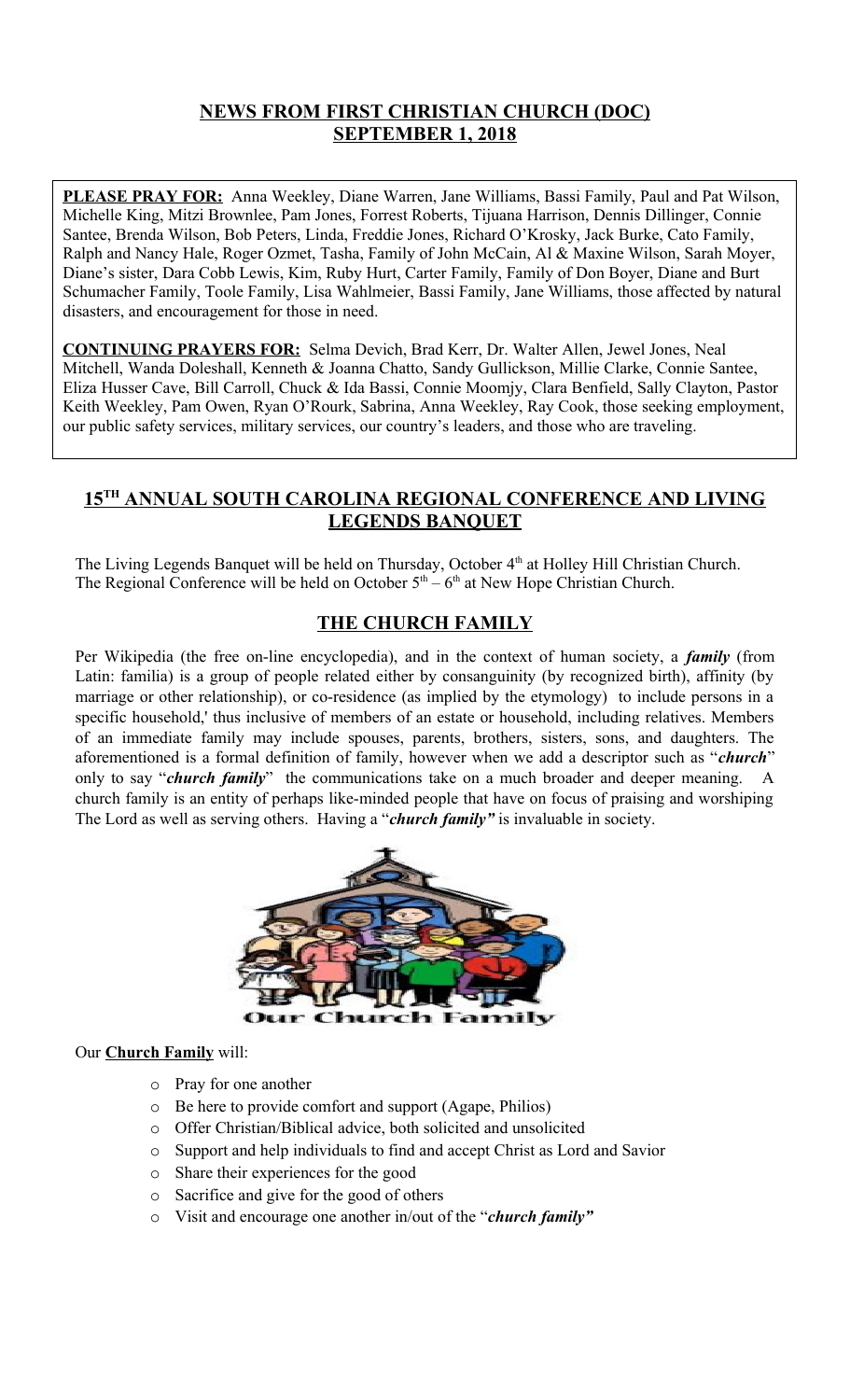As a thoughtful exercise, you may continue to add to the above listing any actionable characteristics of a "*church family*" that you deem to be representative. Are you able to add at least 3 additional characteristics of the "*church family*?" Please proceed. Enjoy, appreciate, and build-up the *church family*. Our *church families* enable us go out into the world, "And as you wish that others would do to you, do so to them." Luke 6:31.

Submitted by,

- H. Bryan Riley

# **RECONCILIATION SPECIAL OFFERING SUNDAY SEPTEMBER 30, 2018**

You will have the opportunity to support this special offering on September  $30<sup>th</sup>$ . This offering is used to fund our Church's mission imperative to become a pro-reconciling and anti-racist church utilizing education, inclusive worship and intentional dialogue. Our efforts to promote healing, relationship and restoration in the whole family of God are enlivened by funds from this offering. Through it we are able to provide programs for leadership development, curriculum for dialogue and learning, and partnerships within the Church and our communities. Prayerfully consider your participation in this special offering. Thank you.

## **NOMINATIONS OF OFFICERS AND OTHERS FOR 2019**

This year's nominating committee includes Susan, Robin, Judee, Laura, and Paul Owen. Nominations will be accepted for the following positions: Chairperson of Congregation and the General Board, Vice-Chairperson of the Congregation and the General Board. Secretary of Congregation and the General Board, Treasurer, Financial Secretary, Church Clerk, Trustees (not to exceed 3), Elders and Deacons. If you wish to nominate a church member for one of these positions please check with them before submitting your nomination. Please give your nomination to one of the committee members. A description of each position will be posted on the bulletin board in Fellowship Hall.

## **TRASH & TREASURES BOUTIQUE**

Our August sale netted \$93. Our next sale will be our Annual Trash & Treasures Sale on Saturday, September 15<sup>th</sup> from 9am-2pm.

## **ANNUAL TRASH & TREASURES SALE**

Our annual Trash & Treasures sale will be held on Saturday, September  $15<sup>th</sup>$ , from 9-2. This year we are inviting our community to participate. Tables are still available at a cost of \$10 per table for church members and \$20 per table for non-church members. All renters will keep the proceeds from their sales. Please tell all your friends about this event, and if they are interested in renting a table, contact the church. We encourage those who have rented a table to set up on Friday, September  $14<sup>th</sup>$ .

#### **DATES TO REMEMBER**

DWF Meeting, Thursday, September  $6<sup>th</sup>$  at 10 am in Fellowship Hall DMF Meeting, Saturday September 8<sup>th</sup> at 8am in Fellowship Hall Carry-In, Sunday, September 9<sup>th</sup> following Worship Service DWF Evening Meeting, Monday, September 10 at 6pm in Fellowship Hall Elders Meeting, Tuesday, September  $11<sup>th</sup>$  at 5pm at the church Board Meeting, Tuesday, September 11<sup>th</sup> at 6pm in Fellowship Hall Annual Trash & Treasures Sale, Saturday, September 15th from 9-2 Crafting Group: update will be provided after Labor Day Choir Practice, Thursdays at 4 pm in the Sanctuary Tai Chi, Thursdays, beginners class 3pm and advanced class 5:30pm in Fellowship Hall